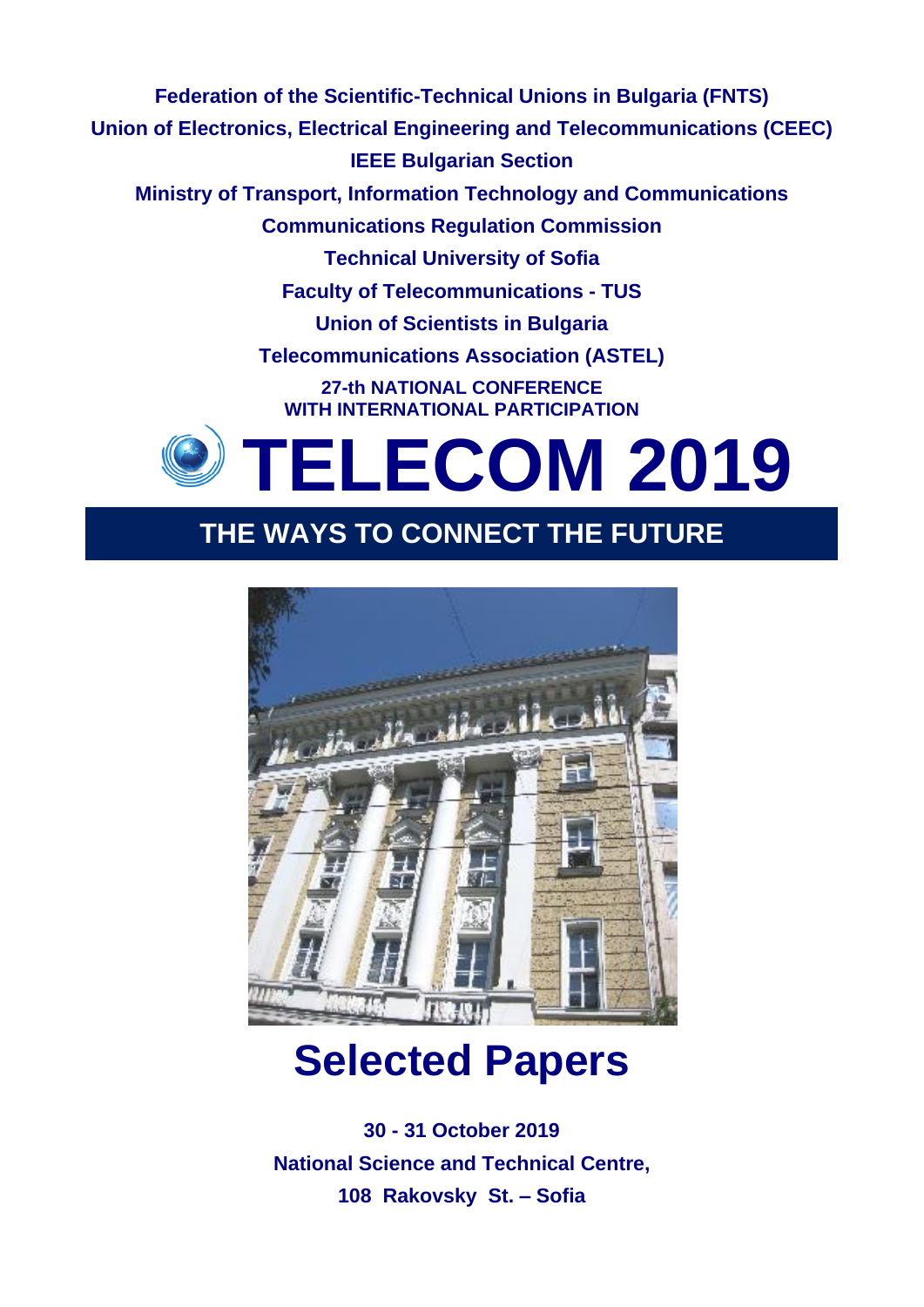**TELECOM 2019 is technically Co-Sponsored by IEEE: 2019 27th National Conference with International Participation - #48729**

## **General partner:**



**ORGANIZERS:**





## **The conference is organized with contribution from**: **Balkantel Ltd.,**

### **VDE**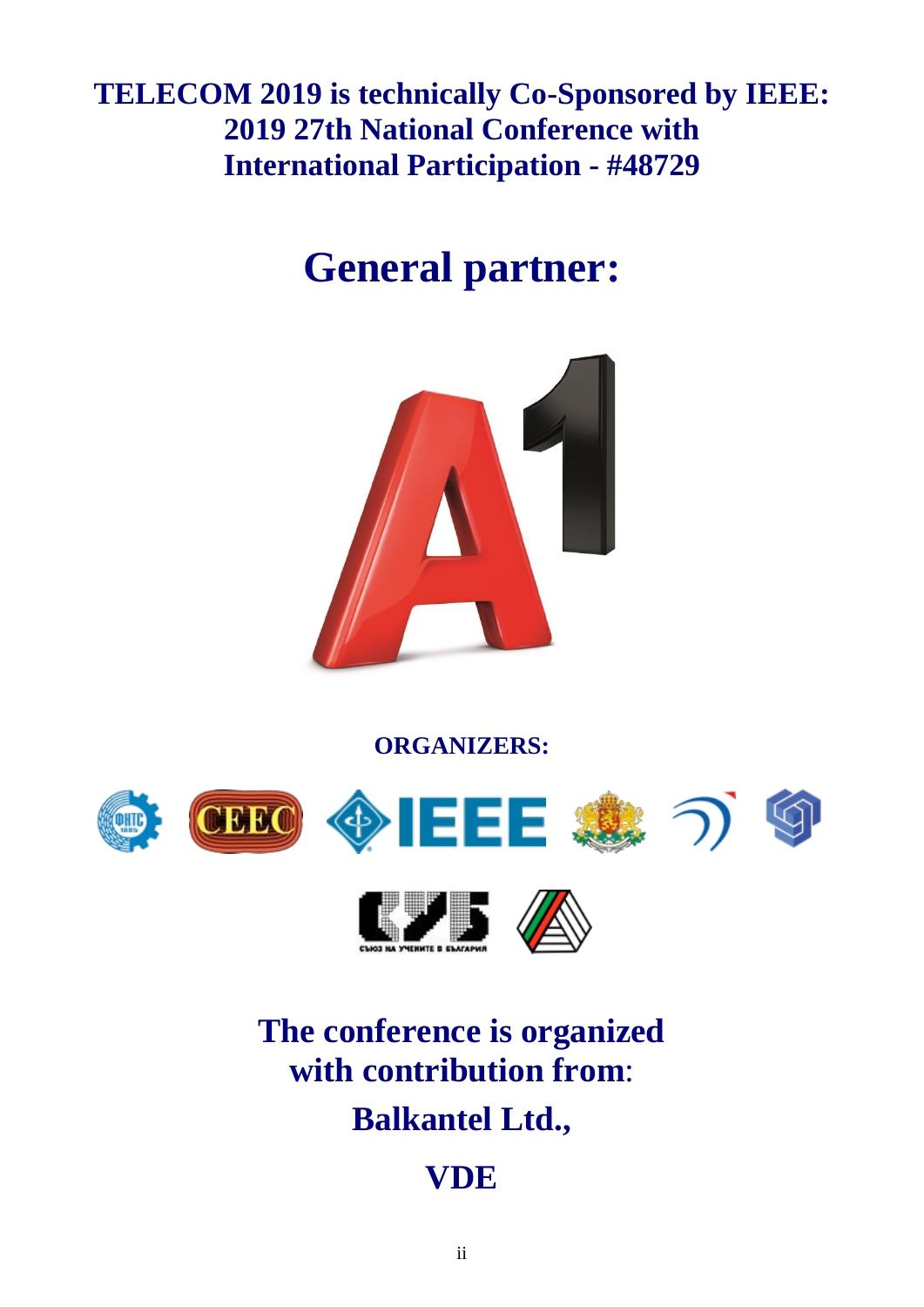**LOCAL ORGANIZING COMMITTEE Chairman:** Assoc. Prof. Plamen Vachkov, PhD **Vice Chairman:** Assoc. Prof. Kamen Rangelov, PhD **Scientific Secretary:** Prof. Seferin Mirtchev, DSc **Members:** Assoc. Prof. Aleksey Stefanov, PhD Assoc. Prof. Alexander Nenkov, PhD Prof. Boris Yovchev, PhD Assoc. Prof. Dimitar Arnaudov, PhD M. Eng. Dimitar Dimitrov Prof. Elena Shoikova, PhD Assoc. Prof. Georgi Petrov, PhD Prof. Iliya Iliev, PhD Prof. Ivan Kralov, DSc M. Eng. Kiril Zhelyazkov M. Eng. Miroslava Todorova Assist. Prof. Rositsa Goleva, PhD Mr. Valentin Kolev Secretary: Stefan Patchedjiev, PhD

#### HONORARY MEMBERS OF THE ORGANIZING COMMITTEE

Prof. Ivan Kurtev, PhD Prof. Georgi Stoyanov, PhD Assoc. Deyan Donkov, PhD Assoc. Ivan Vassilev, PhD Assoc. Krastyu Mirski, PhD Prof. Lyuben Tonev, PhD